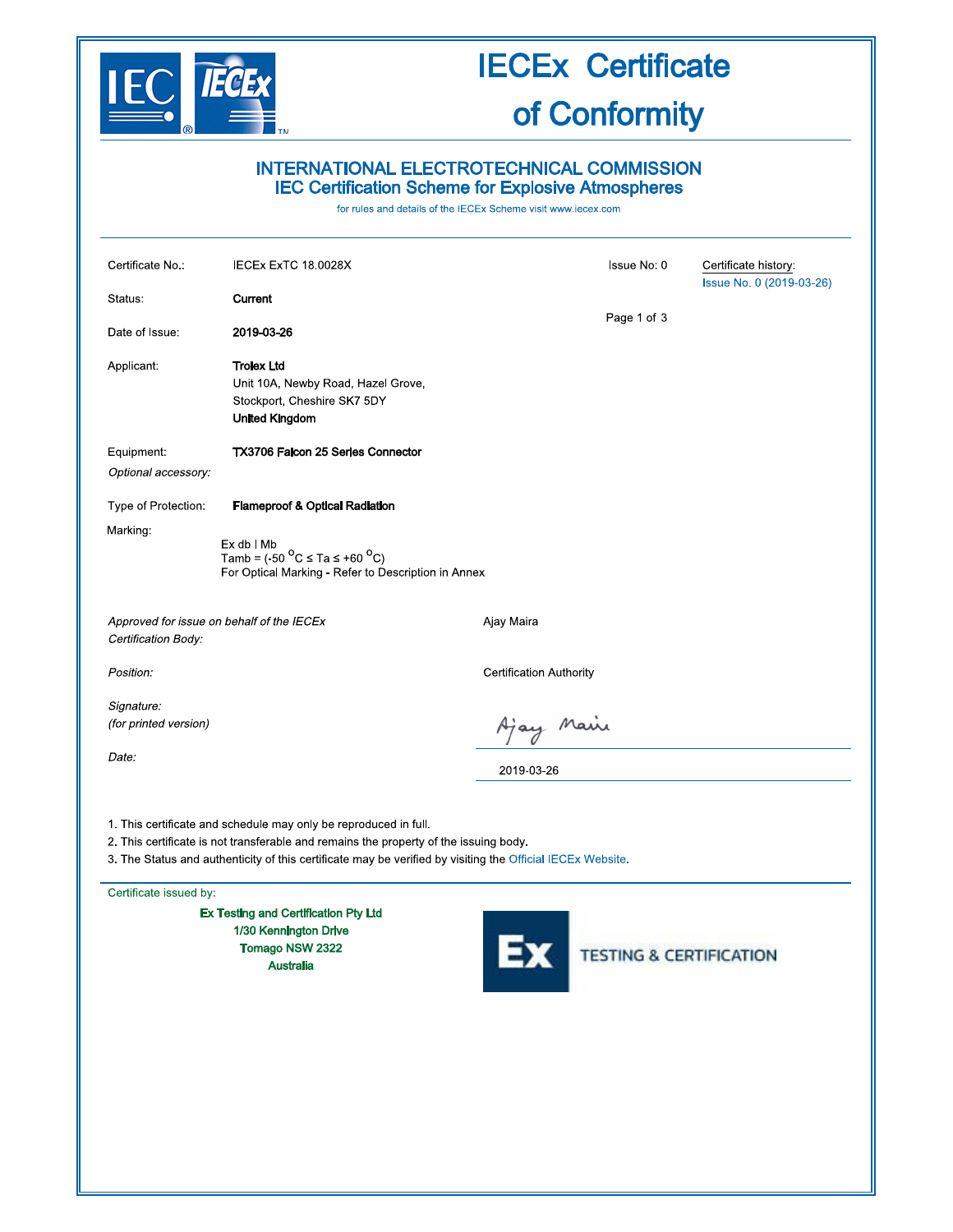

## **IECEx Certificate** of Conformity

| Certificate No: | IECEx ExTC 18.0028X                                                                                   | Issue No: 0 |
|-----------------|-------------------------------------------------------------------------------------------------------|-------------|
| Date of Issue:  | 2019-03-26                                                                                            | Page 2 of 3 |
| Manufacturer:   | <b>Trolex Ltd</b><br>Newby Road, Hazel Grove,<br>Stockport, Cheshire SK7 5DY<br><b>United Kingdom</b> |             |

Additional Manufacturing location(s):

PEI-Genesis UK Ltd George Curl Way, Southampton, SO18 2RZ United Kingdom

This certificate is issued as verification that a sample(s), representative of production, was assessed and tested and found to comply with the IEC Standard list below and that the manufacturer's quality system, relating to the Ex products covered by this certificate, was assessed and found to comply with the IECEx Quality system requirements. This certificate is granted subject to the conditions as set out in IECEx Scheme Rules, IECEx 02 and Operational Documents as amended.

#### STANDARDS:

The apparatus and any acceptable variations to it specified in the schedule of this certificate and the identified documents, was found to comply with the following standards:

| IEC 60079-0: 2011<br>Edition:6.0      | Explosive atmospheres - Part 0. General requirements                                                      |
|---------------------------------------|-----------------------------------------------------------------------------------------------------------|
| IEC 60079-1 : 2014-06<br>Edition: 7.0 | Explosive atmospheres - Part 1: Equipment protection by flameproof enclosures "d"                         |
| IEC 60079-28: 2015<br>Edition:2       | Explosive atmospheres - Part 28: Protection of equipment and transmission systems using optical radiation |

This Certificate does not indicate compliance with electrical safety and performance requirements other than those expressly included in the

Standards listed above.

#### **TEST & ASSESSMENT REPORTS:**

A sample(s) of the equipment listed has successfully met the examination and test requirements as recorded in

#### Test Report:

GB/CML/ExTR15.0097/00 GB/CML/ExTR17.0056/00 GB/CML/ExTR16.0018/00 GB/CML/ExTR18.0043/00

GB/CML/ExTR16.0072/00

**Quality Assessment Report:** GB/SIR/QAR07.0017/07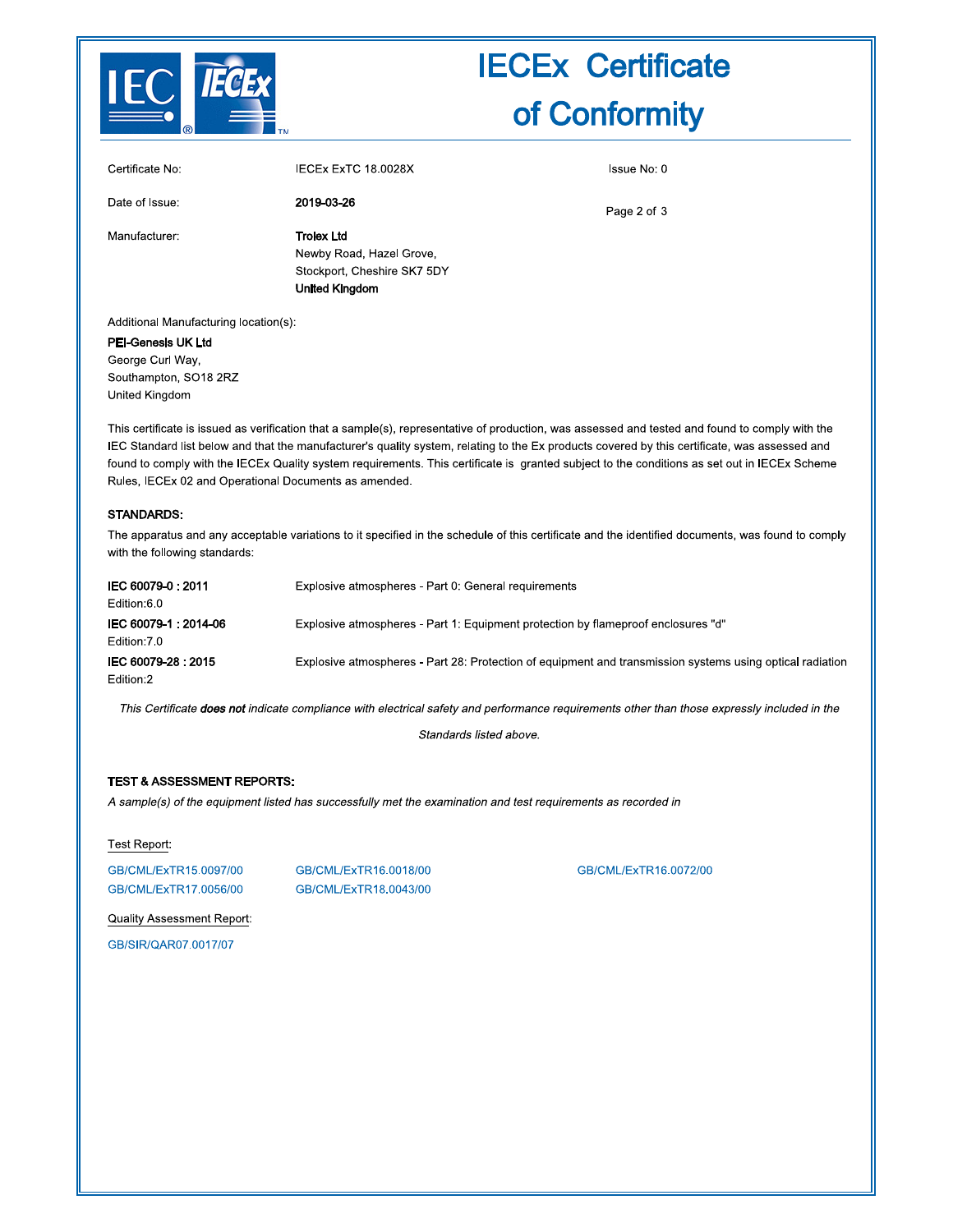

## **IECEx Certificate** of Conformity

Certificate No:

IECEx ExTC 18.0028X

Issue No: 0

Date of Issue:

2019-03-26

Page 3 of 3

Schedule

#### **EQUIPMENT:**

Equipment and systems covered by this certificate are as follows:

The TX3706 Falcon 25 Series connectors are a range of plug and socket arrangements that consist of the following options:

TX3706.1 - Falcon 25 Line Plug TX3706.2 - Falcon 25 Line Receptacle TX3706.3 - Falcon 25 Fixed Receptacle TX3706.4 - Falcon 25 Flash Line Plug TX3706.6 - Falcon 25 Fibre Line Plug TX3706.7 - Falcon 25 Fibre Line Receptacle TX3706.8 - Falcon 25 Fibre Fixed Receptacle TX3706.(41, 42, 43, 44) - Ex d Metallic Cap

Refer to Annex for additional information.

#### SPECIFIC CONDITIONS OF USE: YES as shown below:

Refer to Annex

#### Annex:

IECEx ExTC 18.0028X Annex Final.pdf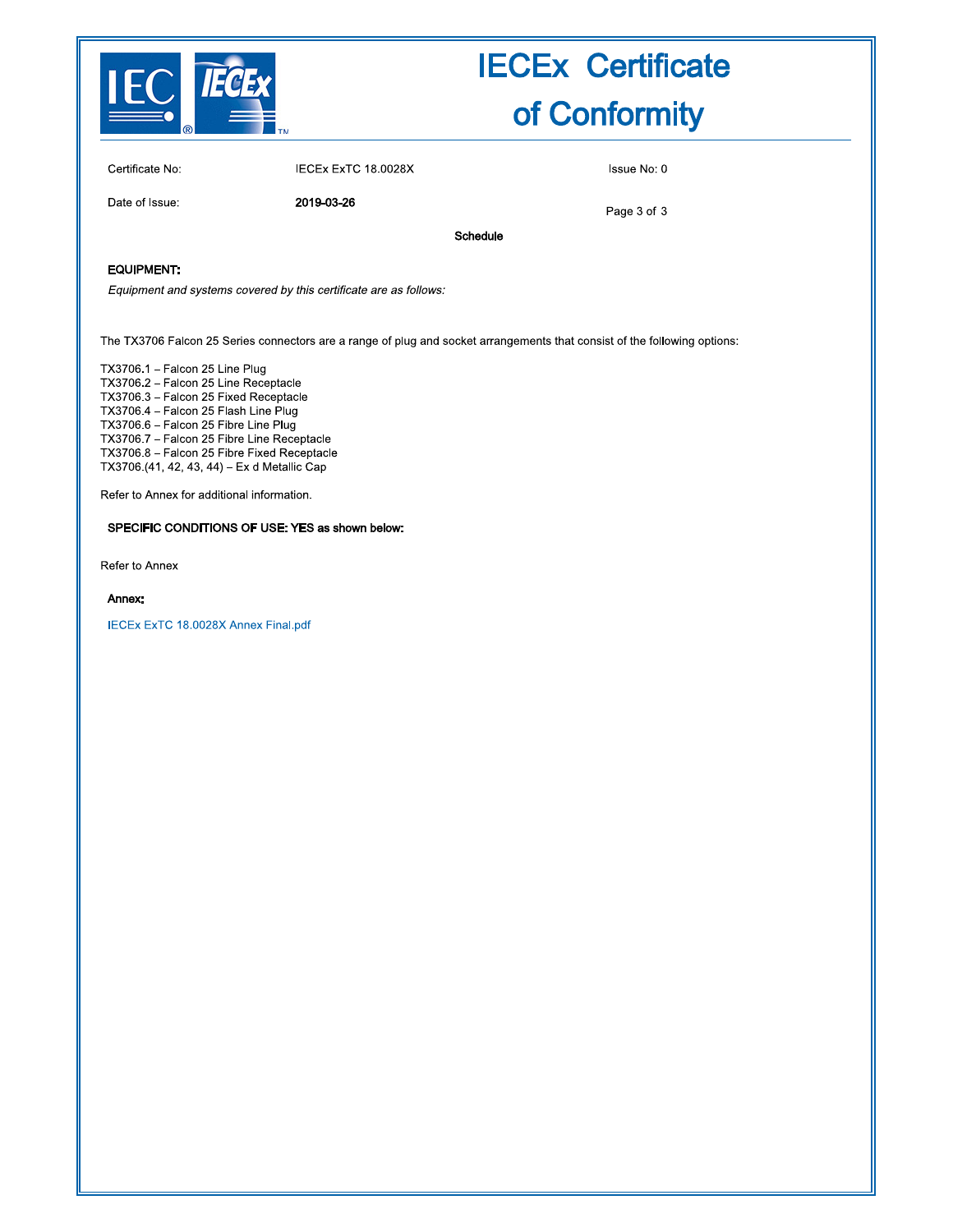

## <u>Description "continued from certificate":</u>

**Description "Continued from certificate"**<br>
halan dive corrections, and first quantities and contexts controlled by the first state files that the file of<br>
corrections and since the file of the state of the state of the b Annexe for Certificate No.: IECEX EXTC 18.0028X<br>
ISSUE No.: 0<br>
Description "continued from certificate":<br>
Internally the TX3706 Falcon 25 Series Connections, they can also be flied with nylon insulators. The<br>
Internally th entries (where used) and incorporate an internal earth connection. Two cable entry sizes are availated in the end cap is secured in place by two screws. The connectors further utility interbocking mechanism to create a fl

| <b>Product Code:</b> | Ex Certificate Number:   Ex Certification Code: |                              | <b>Optical radiated power</b><br>limit: |
|----------------------|-------------------------------------------------|------------------------------|-----------------------------------------|
|                      |                                                 | Ex op is I Ma                | $\leq$ 150 mW                           |
|                      |                                                 | $-50 °C \leq Ta \leq +60 °C$ |                                         |
| TX3706.6.06          | IECEX ExTC 18.0028X                             | Ex db op is I Mb             | $\leq$ 150 mW                           |
| TX3706.7.06          |                                                 | $-50 °C \leq Ta \leq +60 °C$ |                                         |
|                      |                                                 | Ex db op $prIMb$             | $\leq 4 W$                              |
|                      |                                                 | $-50 °C \leq Ta \leq +60 °C$ |                                         |

### Underground mines

### Line Plug and Line Receptacle

#### **Fixed Receptacle** (low risk of mechanical danger only – refer to conditions of use)

| <b>Product Code:</b> | <b>Ex Certificate Number:</b> | <b>Ex Certification Code:</b> | <b>Optical radiated power</b> |
|----------------------|-------------------------------|-------------------------------|-------------------------------|
|                      |                               |                               | limit:                        |
|                      |                               | Ex op is I Ma                 | $\leq$ 150 mW                 |
|                      |                               | $-50 °C \leq Ta \leq +60 °C$  |                               |
| TX3706.8.06          | IECEX EXTC 18.0028X           | Ex db op is I Mb              | $\leq$ 150 mW                 |
|                      |                               | $-50 °C \leq Ta \leq +60 °C$  |                               |
|                      |                               | Ex db op prIMb                | $\leq 4 W$                    |
|                      |                               | $-50 °C \le Ta \le +60 °C$    |                               |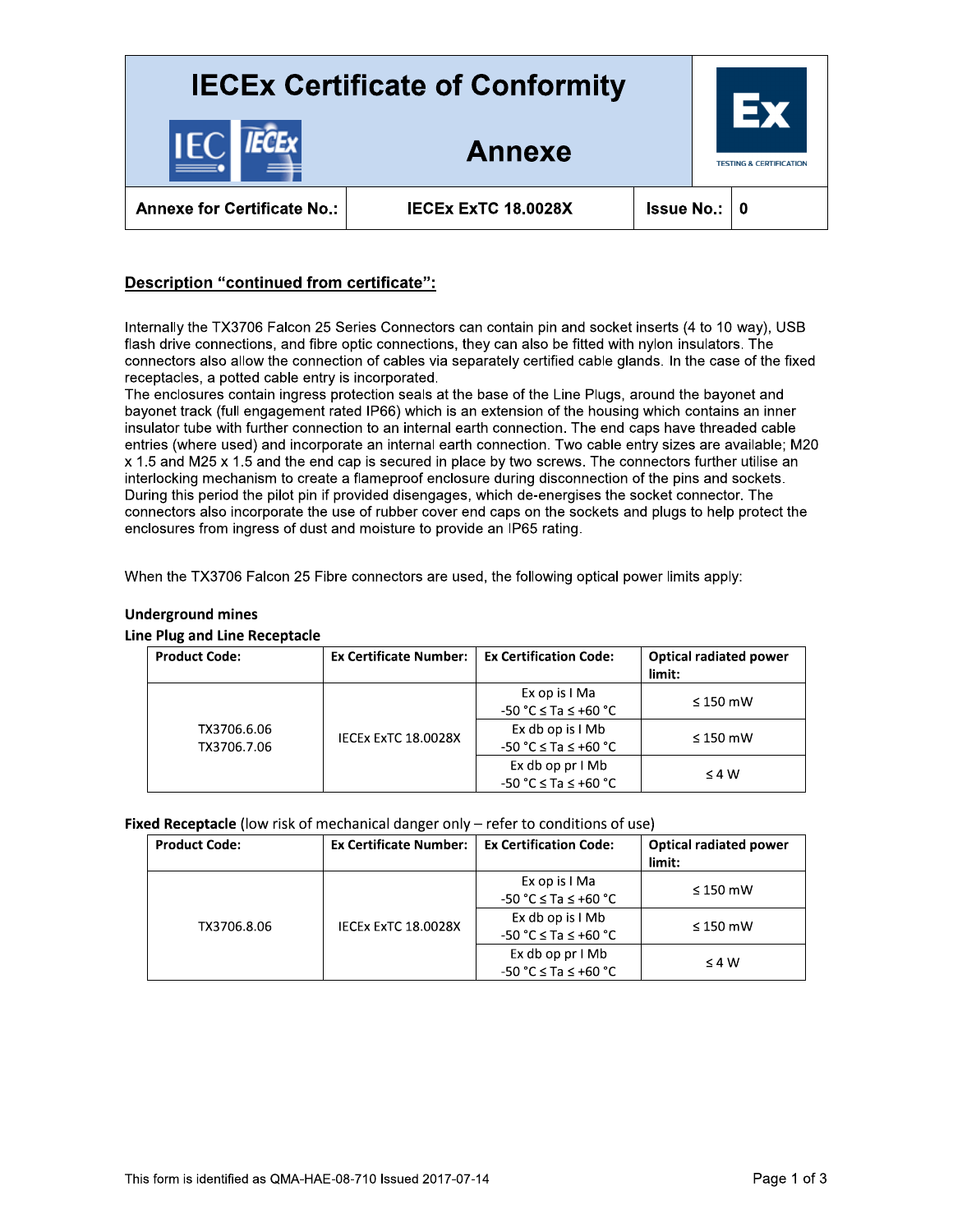## **IECEx Certificate of Conformity**

Annexe



**Annexe for Certificate No.:** 

**IECEX EXTC 18.0028X** 

### Specific Conditions of Use pertaining to Issue 0 of this Certificate:

- 1. When included, the total capacity of all pin options shall not exceed 100 A, with a maximum rating per pin of 25 A.
- 2. The cable entries and cable used with the TX3706 Falcon 25 Connectors may reach 60°C above ambient temperatures, therefore, shall be selected accordingly for these temperatures.
- 3. The TX3706 Falcon 25 fixed receptacles must not be used on enclosures were the entry point temperature exceeds 119 °C.
- 4. The connector arrangement remains flameproof through the first stage of disconnection which fully disconnects the pins, however, this only applies to circuits with a power factor of between 0.6 and 1.0. For circuits outside this range, unless for resistive loads only, additional time delays shall be considered before fully disconnecting the connector even when de-energised.
- 5. The stainless steel fixed receptacle, when used in Group I areas, shall only be used in areas considered to be low risk of mechanical danger or shall be additionally protected from mechanical impact by installation.
- The optical source shall be assessed for suitability of use with the TX3706 Falcon 25 Fibre Connectors. 6. The optical power limits shall not exceed the values shown in the description.
- 7. For TX3706 Falcon 25 Fibre connectors, live disconnection is only permitted when used with an "op is" optical source.

| <b>Manufacturer's Documents</b>                           |              |        |              |            |
|-----------------------------------------------------------|--------------|--------|--------------|------------|
| Title:                                                    | Drawing No.: | Pages  | Rev. Level:  | Date:      |
| General Arrangement, IECEx                                | P5609.01.10  | 1 of 1 | A            | 2019-02-25 |
| General Arrangement, IECEx                                | P5609.01.11  | 1 of 1 | A            | 2019-02-25 |
| Certification Marking Details, IECEx Aus                  | P5609.01.12  | 1 of 1 | A            | 2019-02-22 |
| Exd Cap Arrangement, IECEx Aus                            | P5609.01.13  | 1 of 1 | $\mathsf{A}$ | 2019-02-22 |
| General Arrangement, IECEx Aus                            | P5609.01.14  | 1 of 1 | A            | 2019-02-22 |
| General Arrangement, IECEx of Fixed<br>Receptacle - Fibre | P5609.01.15  | 1 of 1 | A            | 2019-02-22 |
| Marking, TX3706.1 IECEx Aus Group I                       | P5609.2028   | 1 of 1 | A            | 2019-02-22 |
| Marking, TX3706.2 IECEx Aus Group I                       | P5609.2029   | 1 of 1 | A            | 2019-02-22 |
| Marking, TX3706.3 IECEx Aus Group I                       | P5609.2030   | 1 of 1 | A            | 2019-02-22 |
| Marking, TX3706.4 IECEx Aus Group I                       | P5609.2031   | 1 of 1 | A            | 2019-02-22 |
| Marking, TX3706.6 IECEx Aus Group I                       | P5609.2032   | 1 of 1 | A            | 2019-02-22 |
| Marking, TX3706.7 IECEx Aus Group I                       | P5609.2033   | 1 of 1 | A            | 2019-02-22 |
| Marking, TX3706.8 IECEx Aus Group I                       | P5609.2034   | 1 of 1 | A            | 2019-02-22 |
| Marking, TX3706.42 IECEx Aus Group I                      | P5609.2035   | 1 of 1 | A            | 2019-02-22 |
| Marking, TX3706.44 IECEx Aus Group I                      | P5609.2036   | 1 of 1 | A            | 2019-02-22 |

### Drawing list pertaining to Issue 0 of this Certificate: